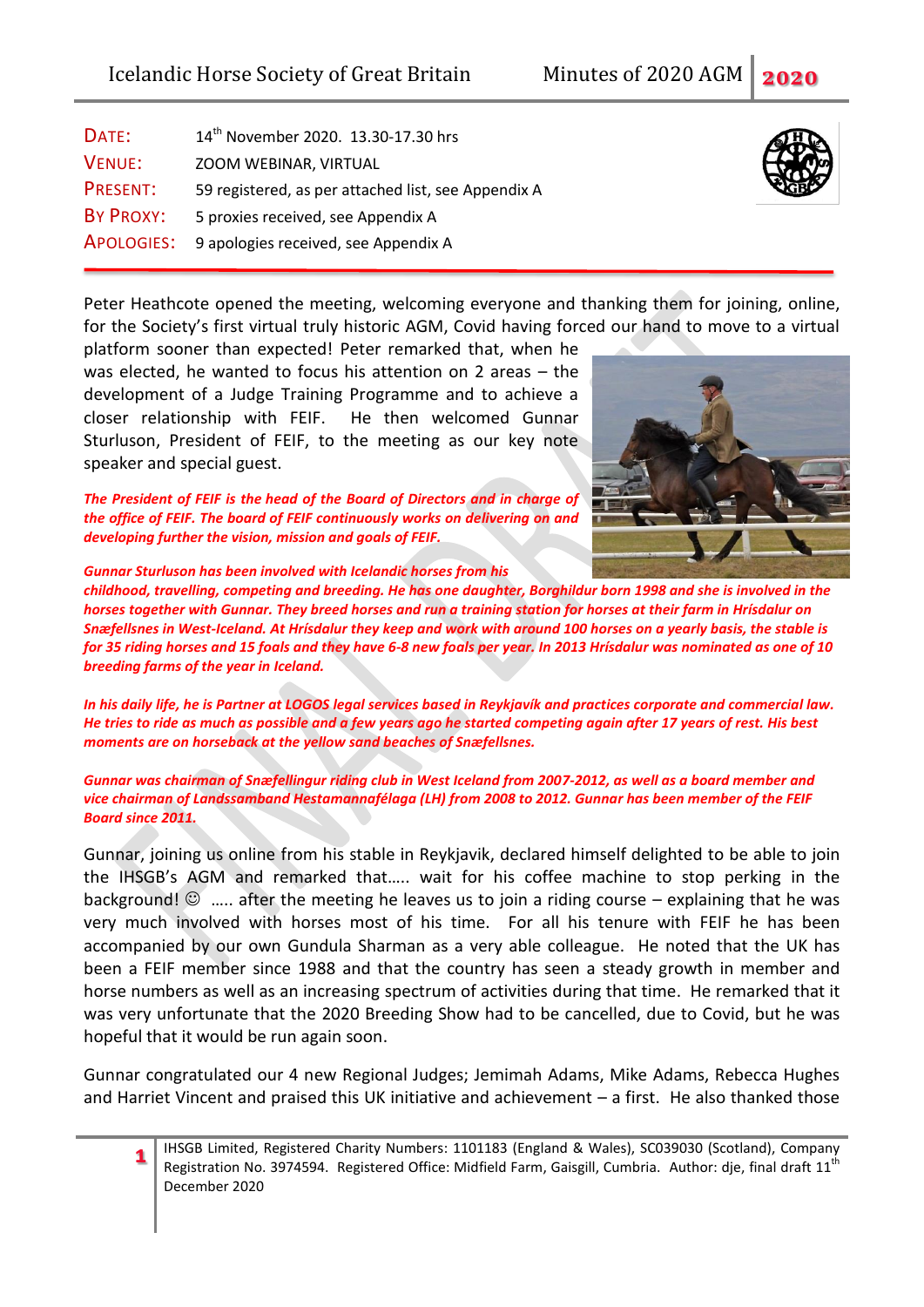who set up, designed and ran the programme. He added that he hoped our 4 new judges would continue their training and go onto become international FEIF judges.

Gunnar explored FEIF's vision with the meeting; bringing together people in their passion for the Icelandic horse, connecting people and focusing on horse welfare, offering a proactive service and a knowledge base. FEIF seeks a continuous improvement of standards in, and the promotion of, the breed. It is an absolute priority to secure the purity of the breed; improving education about the keep and riding of Icelandic horses and, with Gundula, the promotion of an active youth section.

FEIF works continuously on the updating and refining of the rules, regulations and statutes of FEIF – the laws we abide by and the guidelines we work within.

There is a focus on World Fengur (WF) – a uniquely extensive database in the horseworld where ALL Icelandic horses are supposed to be registered – the Icelandic Farmers Association maintains access to the database. It is seen as a very important tool – tracing bloodlines of an individual horse….if that horse cannot be traced back to Iceland then it is not recognised as an Icelandic horse.

*http://www.worldfengur.com - WorldFengur is the official FEIF register of the Icelandic horse breed. It was established in year 2000. WorldFengur is an offer by the Icelandic government to create a global register in cooperation with FEIF. The database consists of unique identification of each horse, pedigree information, information on breeders, owners, offspring's records, photos, results on breeding evaluations on the Icelandic stock and results from assessments. The backbone of the database is the unique identification number (FEIF ID-number) of each horse.*

FEIF is active in communications and its website:<https://www.feif.org/> contains comprehensive information.

FEIF works by hosting an AGM and, in year, the Board of 7 people, supported by working committees, meet monthly. The  $1<sup>st</sup>$  virtual meetings have just been completed. A virtual AGM is planned in February 2021 to be, hopefully, followed by a conference in October.

The annual budget is c. 90-150k euros – the majority of which is spent on hosting meetings and preparing for the World Championships - next due to take place in Herning in 2021. At the moment preparations are under way for these WC's – be it a full or online event. For the occasion to be viable there need to be at least 180-190 riding horses and there are an estimated 500 people involved in making the championships happen. Llandsmot is the other big event in the FEIF and Icelandic horse calendar, occurring every other year in Iceland – postponed in 2020 due to the pandemic but hoping a full meet will occur in 2022.

This year Iceland has seen more exports of horses than ever before.

FEIF is also working on completing a new WF app for mobiles and on improvements in the database. The disciplines of Sport, Breeding, Youth, Education and Leisure Riding are also active.

Gunnar stressed that the future for FEIF involves the continued focus on welfare - an increasing category of FEIF's work. FEIF is also seeking greater recognition on the international scene, promoting the breed and aiming for stronger unity amongst member associations.

Gunnar concluded his talk by thanking the IHSGB for the invite and wishing us all a successful year.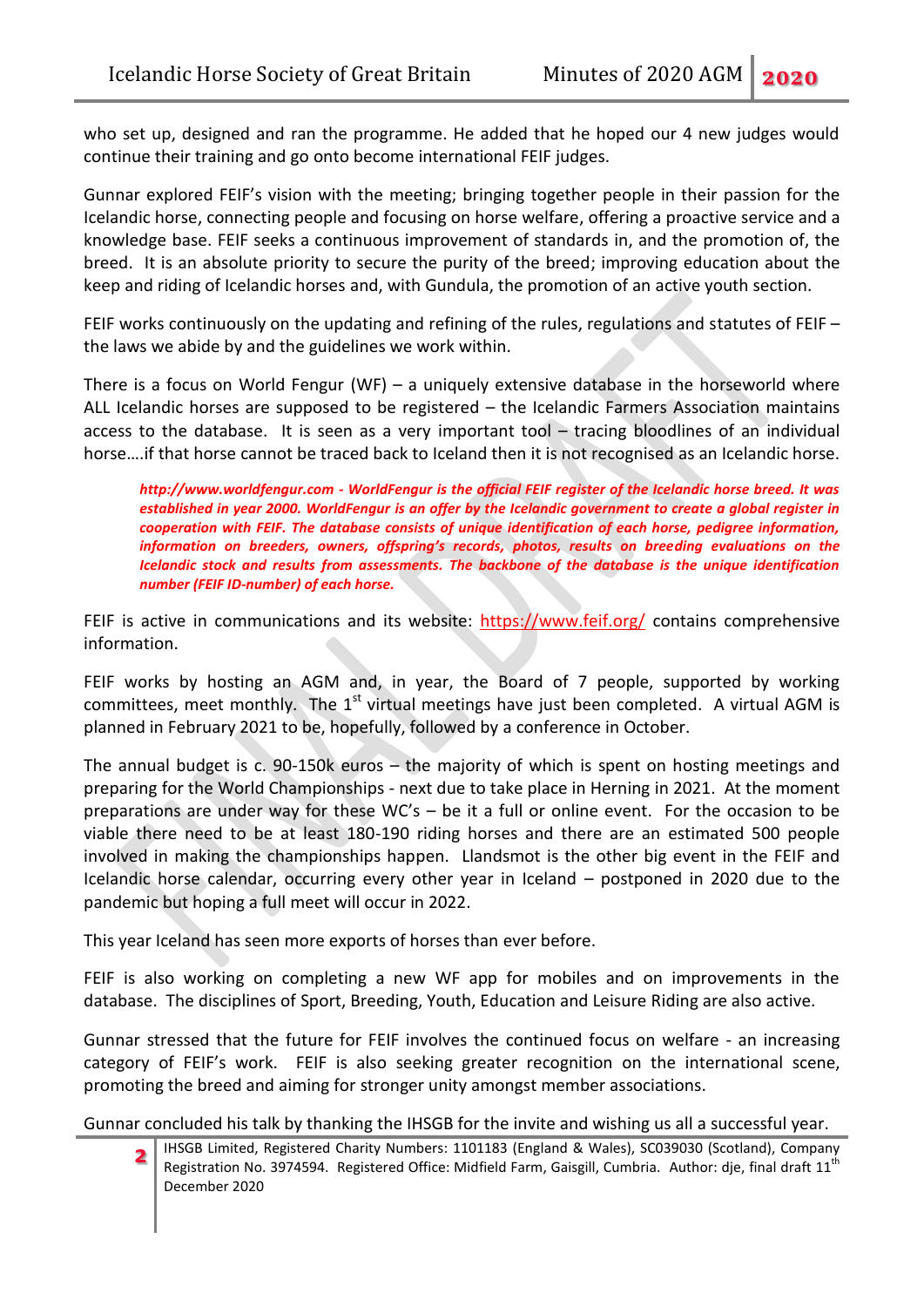Peter led the meeting in proposing a vote of thanks to Gunnar who then left the meeting. \_\_\_\_\_\_\_\_\_\_\_\_\_\_\_\_\_\_\_\_\_\_\_\_\_\_\_\_\_\_\_\_\_\_\_\_\_\_\_\_\_\_\_\_\_\_\_\_\_\_\_\_\_\_\_\_\_\_\_\_\_\_\_\_\_\_\_\_\_\_\_\_\_\_\_\_\_\_\_\_\_

2020-AGM1 MINUTES OF THE ANNUAL GENERAL MEETING 2019 These were accepted as a true record and signed, proposed by PH & seconded by EB and voted through unanimously.

\_\_\_\_\_\_\_\_\_\_\_\_\_\_\_\_\_\_\_\_\_\_\_\_\_\_\_\_\_\_\_\_\_\_\_\_\_\_\_\_\_\_\_\_\_\_\_\_\_\_\_\_\_\_\_\_\_\_\_\_\_\_\_\_\_\_\_\_\_\_\_\_\_\_\_\_\_\_\_\_\_

\_\_\_\_\_\_\_\_\_\_\_\_\_\_\_\_\_\_\_\_\_\_\_\_\_\_\_\_\_\_\_\_\_\_\_\_\_\_\_\_\_\_\_\_\_\_\_\_\_\_\_\_\_\_\_\_\_\_\_\_\_\_\_\_\_\_\_\_\_\_\_\_\_\_\_\_\_\_\_\_\_

#### 2020-AGM2 MATTERS ARISING

There were no matters arising not taken under the Agenda.

## 2020-AGM3 ANNUAL REPORTS & ACCOUNTS FINANCIAL YEAR ENDED 31/07/2020

With copies previously sent to all members, the Annual Accounts and Trustee reports had been received back from the accountants after Independent Examination in early October and had been discussed and adopted by the Trustees at their meeting on  $7<sup>th</sup>$  October 2020.

Each Trustee took the meeting through their report – highlighting key areas of interest.

# PETER reported on his 2<sup>nd</sup> year as Chairman, one full of unexpected challenges

He singled out FI Pugh for a special mention and her championship of the Judge Training scheme and how, as Gunnar had explained above, delighted he was on the success of the scheme and the qualification of 4 new Regional Judges for the UK. He also outlined the way forward for the programme and explained how it would become embedded as a rolling educational development course within the Society.

#### DEBBIE – FINANCE:

With a brief introduction the meeting switched to a pre-recorded presentation (in case broadband had been on the blink in rural Devon!) which took the audience through the Accounts (previously circulated) aimed at familiarising members with the headline figures and increasing their understanding and awareness of the financial management and scope of the Society. In summary –

- The year had resulted in a surplus of £1,264
- The bottom line of the balance sheet (ie: what the Society is worth) was £36k.

To recap: from the Annual report we saw that:

For 2019/20 our major budget variances are due to restrictions placed on us by Covid. A combination of underspending eg: ......

- only two Education courses were run (6 were planned)
- the Breeding Show was cancelled and
- very few Member grants were issued as planned events were cancelled
- digital issues of Sleipnir during lockdown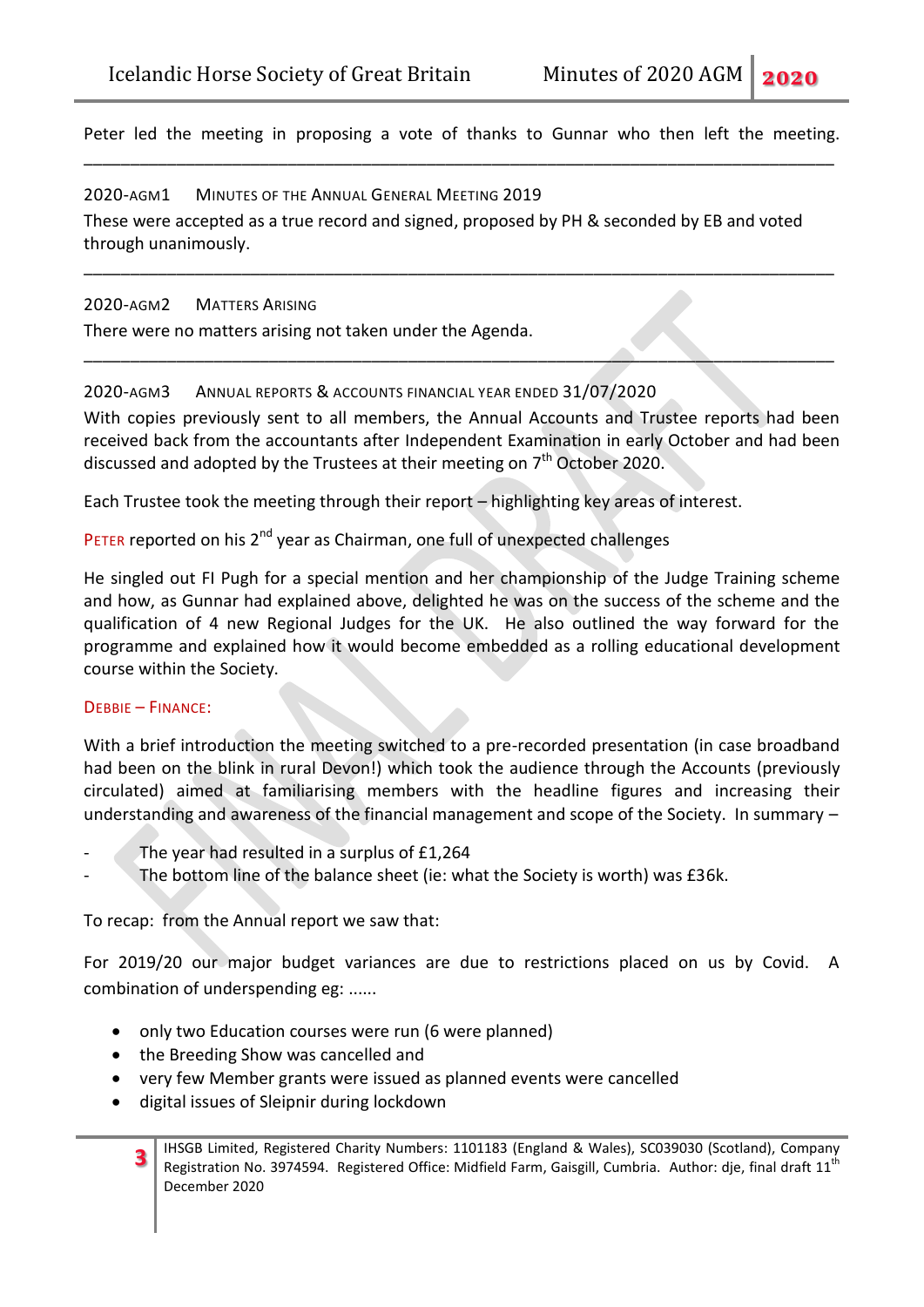And extra income eg: ……

- Donations including contributions from Amazon Smile, proceeds from our Lottery and gift aid again surpassed expectations and
- Income from membership fees was also marginally higher than expected
- Net gains from the Judge Training Programme and Tolt on Line
- Studbook fees and charges are, broadly, as expected. And, whilst the Summer Festival/BCs were postponed the budgetary impact of this is negligible as the show aims to be 'selffunding'.

……has meant that the Society had some resilience to counter the effects of Covid and the slump in the Global economy. Our investments lost c. 17% of their value: £4,444 but this was partially offset by interest from these same funds of £763.

Our bottom line for 2019/20 is therefore BLACK in colour, a surplus of £1,264. However we deeply regret not having been able to organize, subsidize and hold more physical events for our members this year and hope that 2020/21 and Covid will permit us to redress the balance.

## MOVING ON THEN TO THE IHSGB BUDGET 2020 - 2021 INCLUDING IHSGB SUBSCRIPTIONS

The meeting was given a snapshot health check on the Society's current financial and membership position. These were both considered to be 'pretty good' (with the highest number of memberships for the last 11 years (since detailed records were kept). The headlines of the rolling 3 year budgets, previously endorsed by the Trustees at their October meeting, were then shared with the meeting by DE.

The meeting was, briefly, reminded again about the reserves of the Society, what they were and why they were held. It is a balancing act between having investments that bring in revenue streams which can be used for member benefits and 'living within our means', not over-spending but not building up cash balances that are not utilised. Flexibility is key, having the financial security to be able to launch new initiatives for example. The current direction of the Society is to increase the emphasis on member development and education, hence the 3-year programme above where monies would be released from reserves to fund in year schemes.

The meeting noted and understood that it was planned to run a deficit budget for the next three years financial years ie: we plan to spend £10k more than we receive in income to allow us to pump prime new and continue some existing initiatives, using monies generated in previous years, reducing our reserves. Essentially this was making good our intention first announced in 2019/20 but stymied due to Covid.

## JEM – EDUCATION:

Jem introduced herself and then switched to a pre-recorded presentation, focusing on the education courses organised by the IHSGB. These continue and will ramp up, hopefully – Covid permitting. The courses evolve through member feedback – overwhelmingly positive to date but with some pointers/suggestion for further improvements.

IHSGB Limited, Registered Charity Numbers: 1101183 (England & Wales), SC039030 (Scotland), Company Registration No. 3974594. Registered Office: Midfield Farm, Gaisgill, Cumbria. Author: dje, final draft 11<sup>th</sup> December 2020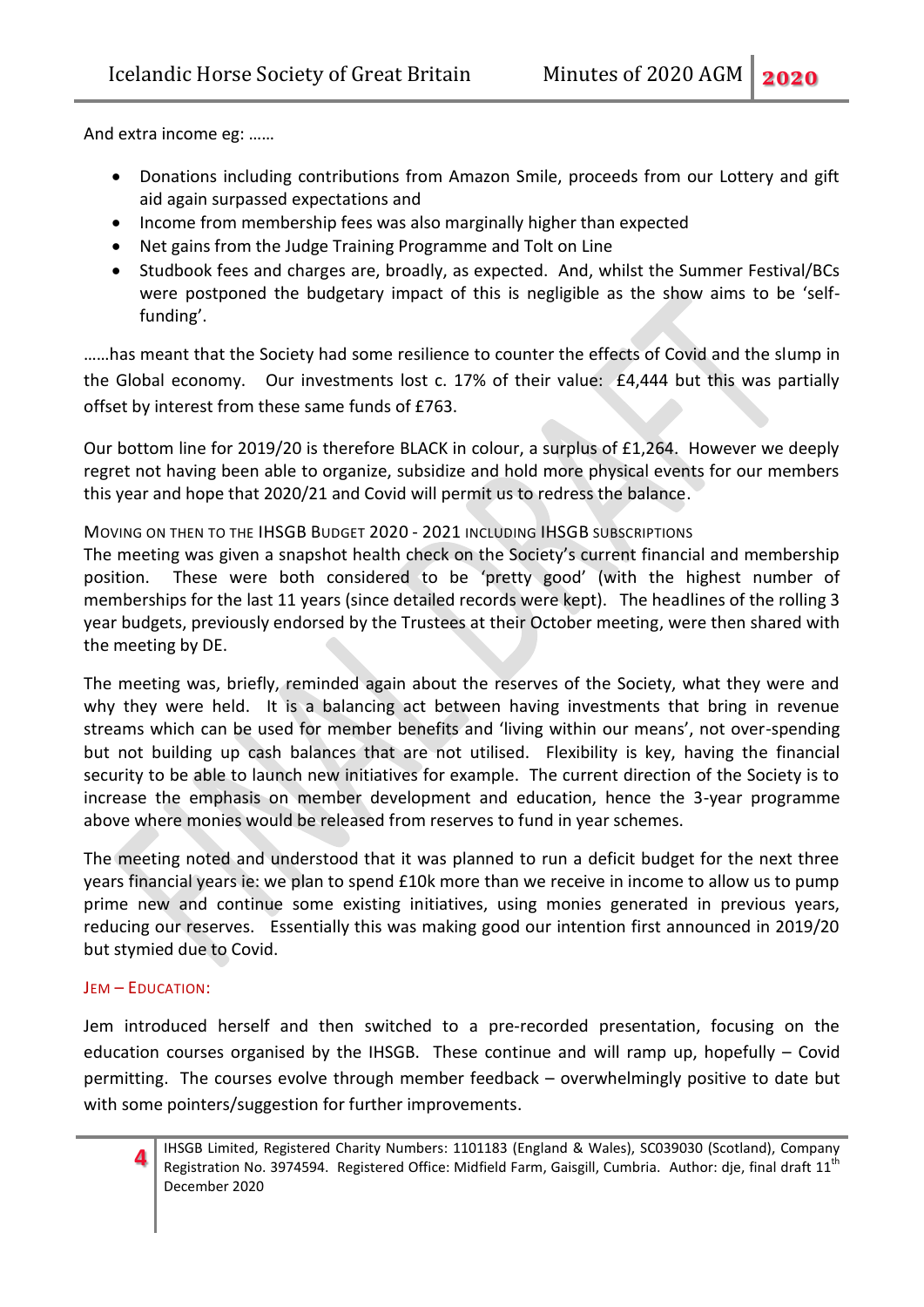Jem advised that Young Rider badges have now been launched – 4 badges are available – and she was delighted to announce that one young rider had already passed their level 2 badge at only 7 years old. The IHSGB website carries more details. <https://ihsgb.co.uk/youth/>

Looking to the future - more courses are planned for 2021 and Jem/IHSGB Education is looking to develop the rider badges offering these for both the Youth Rider and Adults. Education is also looking to develop training for individuals to progress to a FEIF level one trainer, offering both training and exams. However these are big undertakings requiring a lot of volunteer time and enthusiasm – Jem stressed that we need members to get involved and we need your help!

REBECCA – YOUTH: Becca started her presentation by introducing herself and saying that she had now been involved with Icelandic horses for more than ten years, having ridden and worked in both Iceland and Denmark. She said she had been in post as Youth leader for the IHSGB for c. 18 months and has been caretaking the Leisure role since June 2020.

Much of her IHSGB Youth work has been focused on the Youth Camp and Cup developing the selection criteria for those and looking at ways of developing our young riders to ensure they are at a stage in their riding where they would benefit from participation in these international events. However Covid has prevented much practical progress.

Becca explained that a new category of membership had been introduced this year for our young riders - a real drive to encourage youth participation. New Family memberships also now include a welcome pack specifically for the youth members in the family.

Becca also announced the launch of a new Youth award today! A points matrix specifically developed for youth members – encouraging their year round engagement, acknowledging their achievements and tracking their development. Suggestions for the inclusion of further activities welcome! This matrix would also help inform the selection criteria for Youth Cup and Camp.

## FREIJA & ELLEN - STUDBOOK AND BREEDING:

Freija took to the floor, introducing herself as a patent attorney and owner of 4 iceys with husband Torben. She explained that she works as the Studbook Registrar for the Society handling all aspects of horse passports and registrations, working and liaising with DEFRA and colleagues in the other FEIF nations and maintaining access to and records within World Fengur.

She took the meeting through the current profile of Icelandics in the UK; 1032 were currently registered but there were foals and imports still in the pipeline, awaiting paperwork. 2020 had had a high number of foals born but Freija said she expects that 2021 will be lower as Covid affecting the serving system. Final foal numbers for 2020 are estimated to be between 15 and 19.

Her workload for the year involved 115 interventions which actually produced and/or amended passports. However that only accounts for a small percentage of her time – most of which is taken up answering questions and providing information. Everyone's attention was drawn to the "How to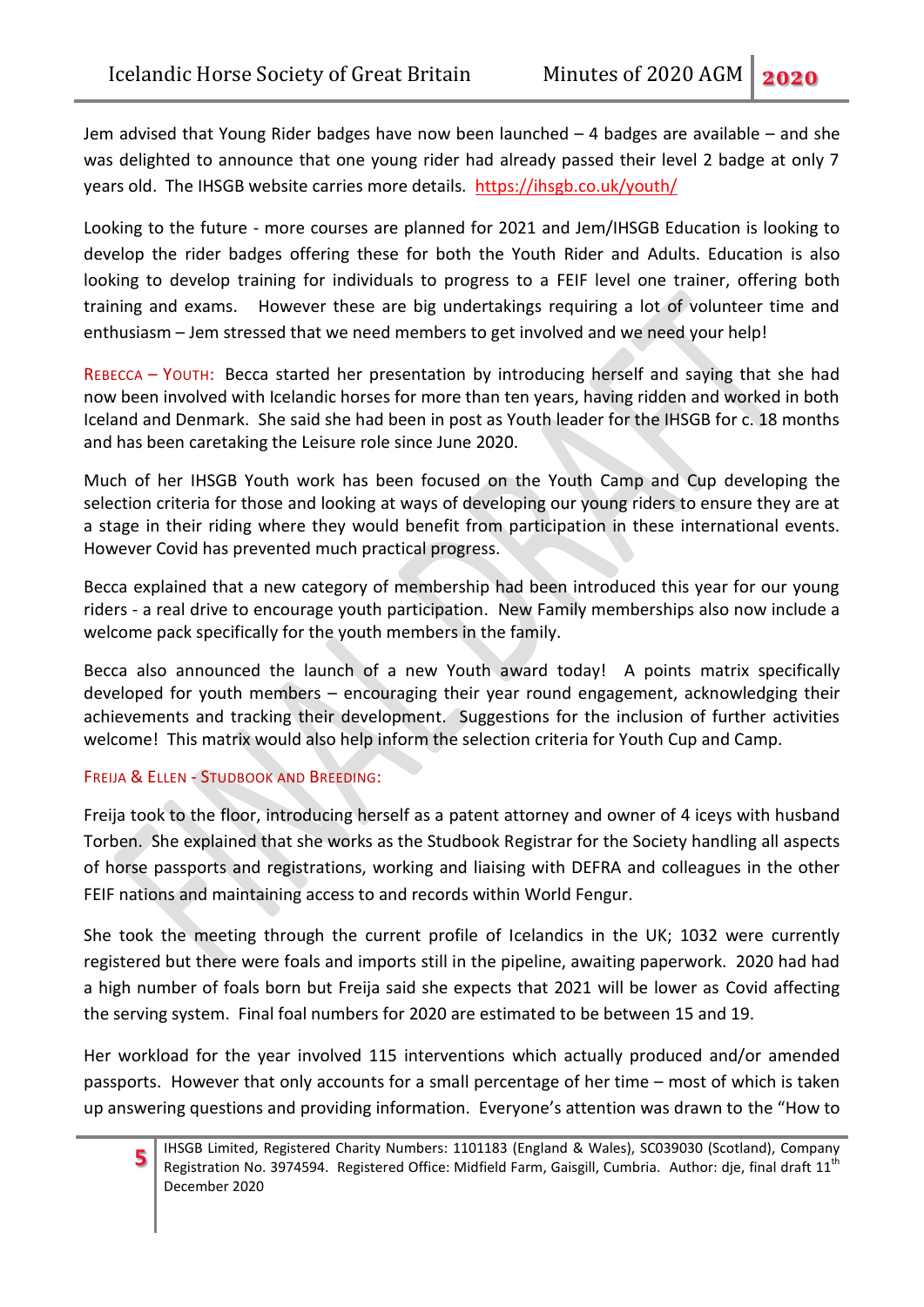guide" on the Society's website – a comprehensive guidance she has developed covering all aspects of Studbook work. The website also includes templates of the necessary forms and scale of charges. <https://ihsgb.co.uk/breeding-studbook/how-to-guide/>

Freija remarked how the Breeding team assists the role through the maintenance of DNA samples for example and the upkeep of the list available breeding stallions in the UK.

Freija gave a plug for her favourite database  $\mathbb G$  World Fengur – as we heard earlier from Gunnar an international database for registered Icelandic horses; she describes it as the best thing on the internet! Please note access is **free for IHSGB members** and you are asked to email Freija, [studbook@ihsgb.co.uk](mailto:studbook@ihsgb.co.uk) to enable your access if not already done.

Ellen said Hi and explained she was now in her 2nd term as Breeding Leader – a role that was totally supported by, and reliant on, her breeding team. Ellen remarked that 2020 was a significant year in the FEIF breeding department, as a lot of weighting factors of individual traits for FIZO assessments changed after many years of being stable. The radical changes are evidence based. Essentially, and focusing on the welfare aspect mentioned by Gunnar, there has been a separation of judging factors for those horses that are 4 gaited not 5 - so there is no pressure on those horses that do not naturally pace to show that gait in an assessment. In the UK Ellen remarked that it was a great shame that the breeding assessment had to be cancelled due to Covid. There had been significant UK interest in this planned event especially with the young horse assessment with more foals being born in the UK. She stressed that the event was not just for breeders as there would be much of interest re. advice on conformation advice, welfare and training.

The year also saw another  $1<sup>st</sup>$ , an inaugural foal webinar with a record attendance of 41 people and 17 foals being presented. Disa Reynisdottir was the breeding expert in situ, advising on foal development and assessing pedigree and movement based on submitted video footage. It is now planned to follow these horses as they grow up and also to make an annual event of 'Meet the Foals'.

Ellen outlined future plans for the IHSGB Breeding team; the young horse education tests previously launched will be developed into proper webinars and will include preparing for a FIZO assessment, a meet the foals and young horses 2021, and, hopefully, a full FIZO assessment.

MIKE – SPORT: Mike took the floor as the Sports Leader and, this year, the major theme of his talk was the 2019 World Championships, the IHSGB 2020 Summer Show and into 2021, and Tolt on Line (TOL).

Mike extolled the 2019 World Championships as the best ever for the UK saying we were on the track in every event and hit the medals table with 4 silvers on the pace track – a truly remarkable performance with Great Britain ranking 8<sup>th</sup> in the team results, ahead of the traditional Icelandic devote countries! However Mike sadly announced that Charlotte (Cook) is going to be riding for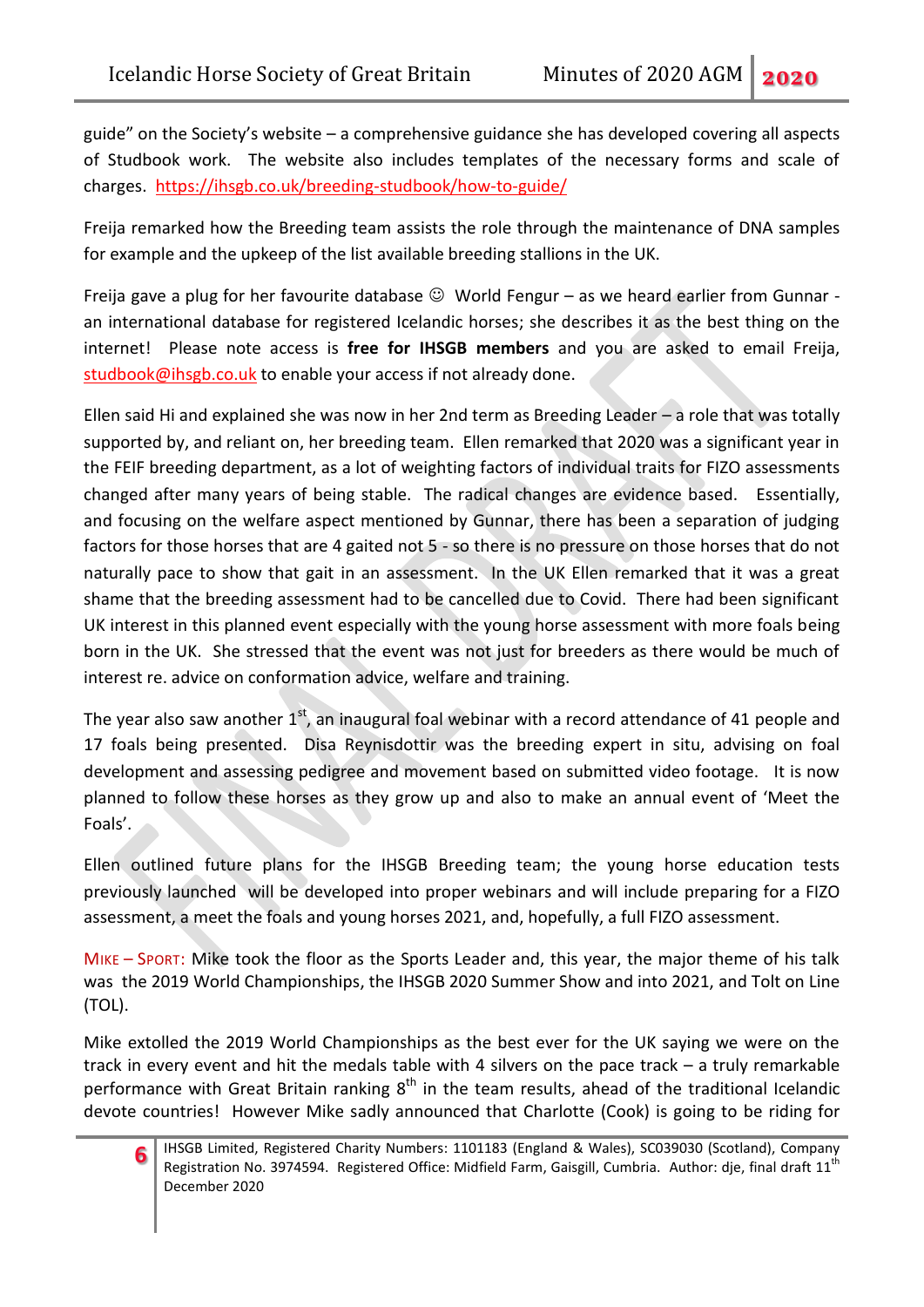Denmark in the future - due to family circumstances and the wish to support her son as a young Danish rider. Mike said that the UK was very sad to lose her, thanked her for her rides and participation in the UK team to date and wished her every success for the future.

Mike then ran through the IHSGBs 2020 Summer Show which had actually been postponed until September but which had, for the first time, been held at a professional equine facility. The space available to us was huge and 4 volunteers built a full size oval track in just 2 hours! For the 1<sup>st</sup> time we used Icetest as a paperless scheduling and results tool – with all communications from Icetest coming in via mobile phones – thus limiting the face to face contact between participants. Mike remarked there was ample room for socially distanced camping and made a point of thanking the catering ladies who 'did us proud' - grateful thanks to Sara, Jan and Linnie! The Society also had access to and sole occupation of 24 undercover stables! Mike Stressed that the really important aspect was the fact that a lot of people competed for the very first time and there were a lot of personal bests too in performance – so he congratulated each and every one of them for their participation and courage!

Looking ahead, Mike said they would build on what they learnt this year for 2021 – it was highly probable that Covid would still impact but a decision would need to be made about where the 2021 festival was to be held and when, remembering that next year the show would also be a qualifying event for British team for the World Championships.

The 2021 World Championships are likely to be a huge challenge as Gunnar outlined earlier but, at the moment, Mike said the Sports Team are assuming all will be as normal and they are reviewing the Team Selection Rules now. Please note – if you want to be considered for selection please contact the Sports Group by the end of the year,  $31<sup>st</sup>$  December 2020. A training programme will run from January 2021.

Mike went on to relaunch Tolt on Line (TOL). This is a British initiative but it is so under-utilised particularly in winter and during Covid. Figures tests are now included so there really is something for everyone and it is easy to use. All tests are judges by FEIF international judges with incredible feedback. You can record your test on any level area on grass or oval track.

*Fi Pugh, added a plea during later questions, that submitted tests show the horse and rider visible for the majority of the test! She had received several submissions with less than 25% coverage of the pair which made it very difficult to judge the test as a whole, only being able to comment on the bits she could see…..*

Mike announced a new winter TOL competition - launching around Christmas – with prizes! Watch this space! .

Finally Mike and the Sports Group (Mike, Becca, Andrew and Torben plus Ian) thanked everyone who contributed in any way to sports activities during the year!

KAREN – COMMUNICATIONS: Karen Introduced herself and Jem as the Communications team.

Karen outlined how the Society communicates with its members – how do we let members know, how do we increase engagement, did we do more or less during Covid, are we doing enough? She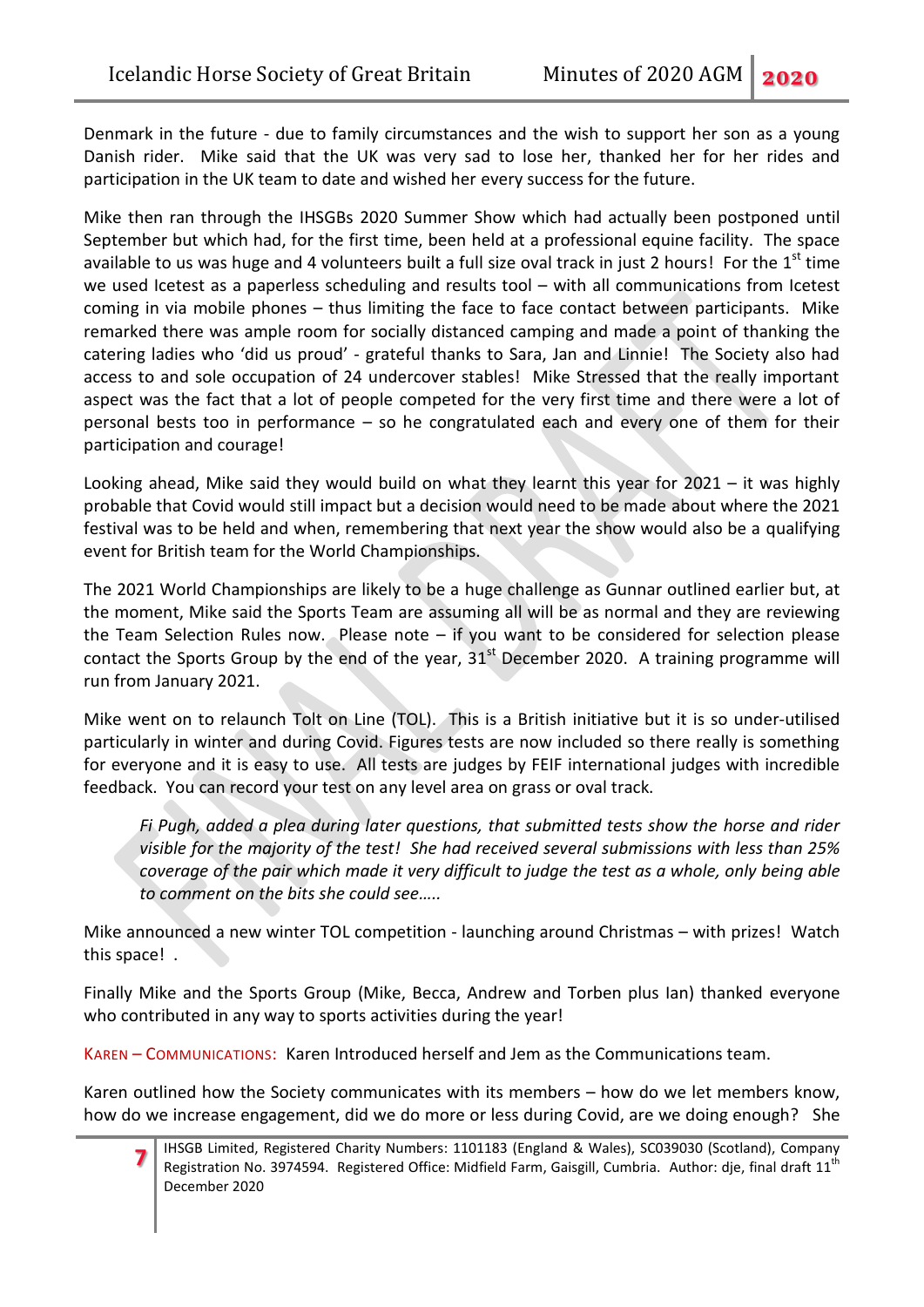remarked there had been lots of exposure for the Society this year in the journals, in Isibless and in Gillian Higgins new book/video and blog re anatomy in action. We are also seeing improvements in the IHSGB website now and use of the members FB forum, the website, e-bulletin is growing; a team effort with Ian, Catherine and Nicola all contributing.

Karen remarked that there are lots and lots of communication channels but feedback is always helpful to let us know if we are on the right track! She said that there is no formal communications strategy per se – we run this as pro-active volunteers and not as a business. We cater for leisure, development and sport - be it armchair, virtual and/or physical.

Karen went on to outline the extra support you can give the IHSGB via Smile, Gift Aid and the Lottery. In return we can give you Gait Development Grants and discounts at selected retailers. Check out the website again for details and find out more in Sleipnir autumn edition 153 which charts the activities you can get involved in from webinars and TOL, to coffee shop corner and photo competitions.

BECCA & KAREN – LEISURE: This double act then took to the floor, virtually, and shared the Leisure year with the meeting

Karen looked first at 2018 which launched new competitions – widening activities available to leisure members: 2019 then saw first year of entries with good levels of participation.

In 2020 it has proved difficult to assign points for everything all the entrants have done! The spirit of the challenge cup is that you engage with the Icelandic horse and/or Society activities and, with the analogy to a supermarket club card, the more you do the more points you earn! There is a wide array of activities in the points matrix, interpreted flexibly so there is something in it for everyone and points make prizes! Martine Bye was the winner of the 2020 Challenge cup and she will receive a Trophy and an IHSGB embroidered TOP Reiter Rug, congratulations!



Becca then welcomed 107 photo entries to the New Beginnings Competition.

The Distance Award has seen extra categories added due to the restrictions imposed by Covid. Despite Covid the combined mileage of all entrants was 10,975! Philippa Pringle took the overall award with Lu Crawford, Sue Williams and Fiona Tyson heading up the other classes.

Congratulations go to all entrants and winners – Becca and Karen said they would be in touch to distribute prizes and rosettes and reminded us all that the competition now resumes for 2021 and that attendance at the AGM today gives you points!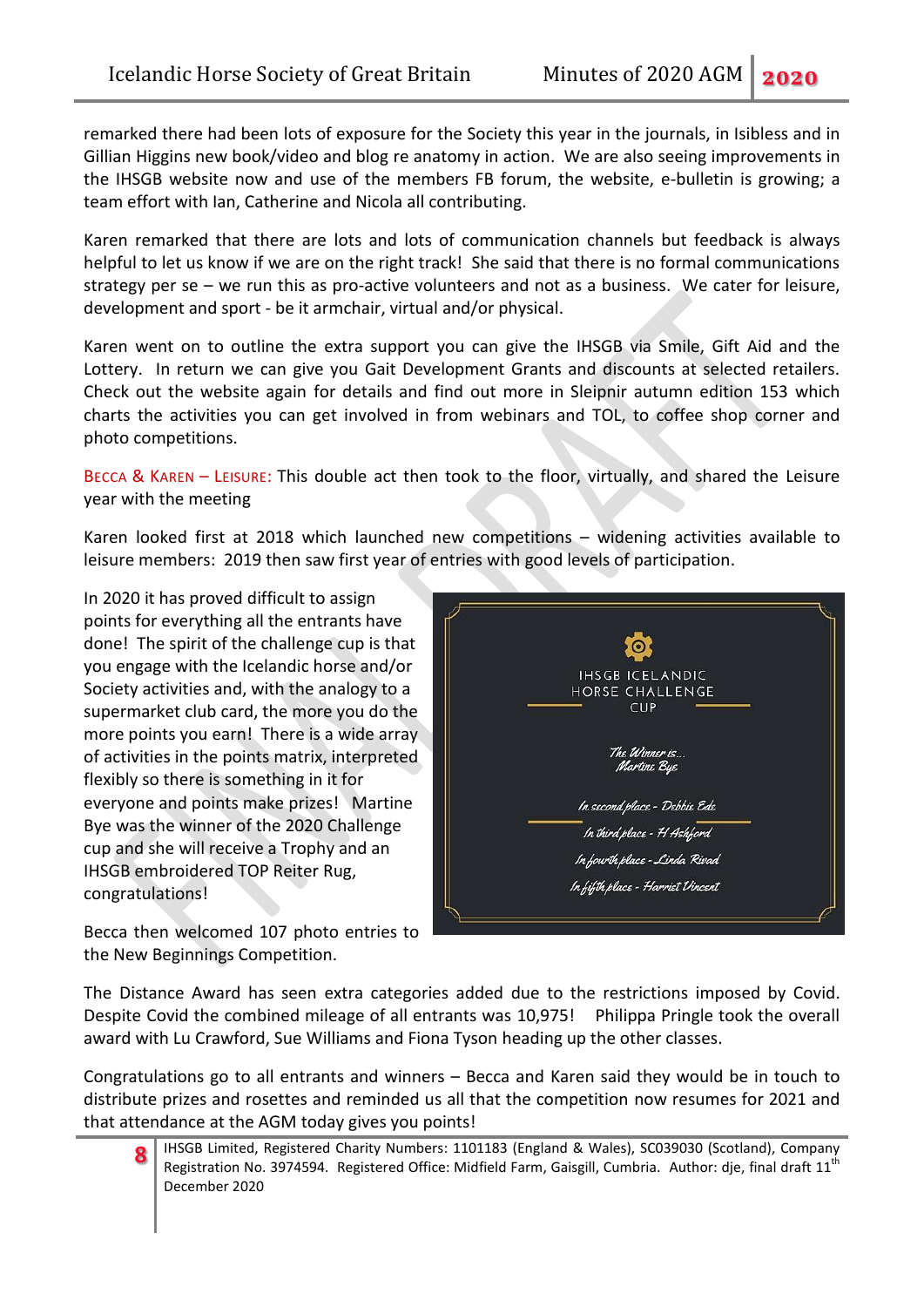Missing this year was a virtual ride and a physical ride – both are being looked at and developed and thanks to Maria Freestone for her initial scoping. However Covid took over, hopefully 2021 will allow us to progress these ideas.

Karen and Becca urged those of us that haven't joined in in any of these activities yet to please consider it and for everyone to also send in suggestions for other initiatives!

Coming to the end of these presentations Peter Heathcote then proposed votes of thanks to Thalia Colyer for her work as a Trustee in 2020 and to Nicola Guenigault for her time spent as webmaster. Seconded by Ellen Brimble these votes received unanimous support.

Further unanimous votes of thanks followed, again proposed by Peter and seconded by Ellen, to Ian Pugh for facilitating the AGM and his work to date as webmaster and to Fi Pugh for her outstanding contribution to the Judge Training Programme. He went on to propose votes of thanks, unanimously endorsed, to both 'H' Ashford, our Membership Secretary and Philippa Pringle for her work with the Board and also to Catherine Holland, the Society's Sleipnir Editor.

\_\_\_\_\_\_\_\_\_\_\_\_\_\_\_\_\_\_\_\_\_\_\_\_\_\_\_\_\_\_\_\_\_\_\_\_\_\_\_\_\_\_\_\_\_\_\_\_\_\_\_\_\_\_\_\_\_\_\_\_\_\_\_\_\_\_\_\_\_\_\_\_\_\_\_\_\_\_\_\_\_

There were no questions to the Trustees on their reports and the meeting was asked to adopt the accounts and annual report. Proposed by PH and & seconded by EB the meeting unanimously adopted the 2019/20 final accounts and Annual Report. The option for the Trustees to either reappoint Bevan and Buckland as Independent Examiners to the Accounts or to consider alternative providers was also endorsed for 2020/21 proposed by PH, seconded by EB and voted through unanimously.

\_\_\_\_\_\_\_\_\_\_\_\_\_\_\_\_\_\_\_\_\_\_\_\_\_\_\_\_\_\_\_\_\_\_\_\_\_\_\_\_\_\_\_\_\_\_\_\_\_\_\_\_\_\_\_\_\_\_\_\_\_\_\_\_\_\_\_\_\_\_\_\_\_\_\_\_\_\_\_\_\_

## 2020-AGM4 TRUSTEE APPOINTMENTS

The following Trustees stood down at the AGM:

- Freija Glansdorp (Studbook)
- Jemimah Adams (Education)

The Leisure portfolio has been vacated by Thalia Colyer in year. With 3 posts available for election the Society fulfilled its' obligations in its' Articles of Association re. Trustee rotations.

Nominations had been invited by 30<sup>th</sup> October (closing date) for the 3 posts. Resultant nominations had been shared with the membership on  $31<sup>st</sup>$  October ie: 14 days before this meeting. Unfortunately there were no nominations for, or expressions of interest in, the vacant Leisure post. The Trustees advised that they will discuss, as a matter of some urgency, how best the important Leisure portfolio can be covered now and into the future.

The following resolutions were therefore proposed:

- THAT the meeting elects a Member to the role of Studbook Registrar
- THAT the meeting elects a Member as Education Trustee
	- **9** IHSGB Limited, Registered Charity Numbers: 1101183 (England & Wales), SC039030 (Scotland), Company Registration No. 3974594. Registered Office: Midfield Farm, Gaisgill, Cumbria. Author: dje, final draft 11<sup>th</sup> December 2020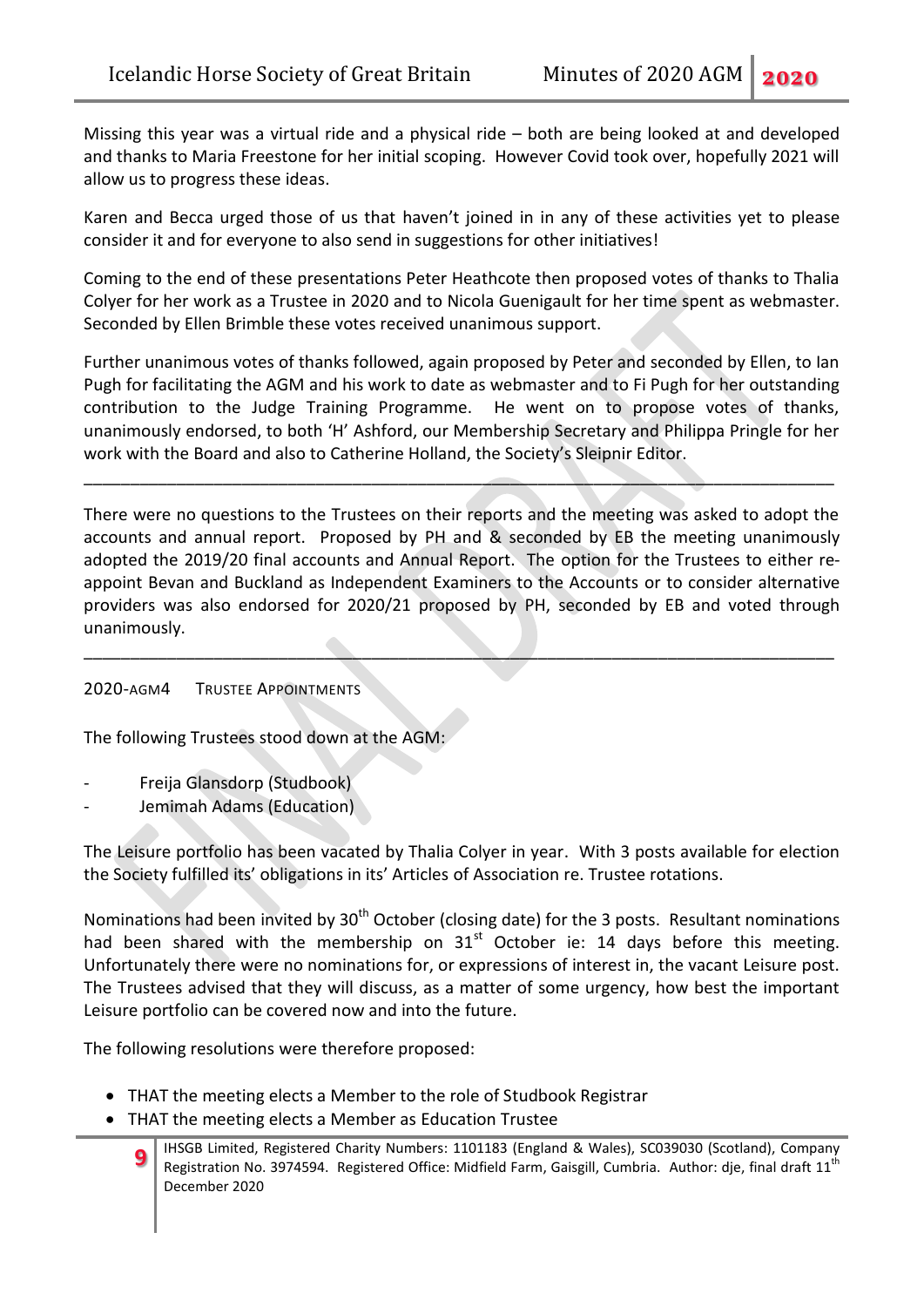Nominations had been received for: Freija Glansdorp as Studbook Registrar and Jemimah Adams as Education Trustee.

Given these two posts were uncontested a resolution was proposed by the Chair and seconded by Ellen Brimble that the meeting re-elects Freija Glansdorp to the role of Studbook Registrar. Another resolution, again proposed by Peter Heathcote and seconded by Ellen was that Jemimah Adams was re-elected to her role as Education Trustee. These were supported unanimously by all present at the meeting.

\_\_\_\_\_\_\_\_\_\_\_\_\_\_\_\_\_\_\_\_\_\_\_\_\_\_\_\_\_\_\_\_\_\_\_\_\_\_\_\_\_\_\_\_\_\_\_\_\_\_\_\_\_\_\_\_\_\_\_\_\_\_\_\_\_\_\_\_\_\_\_\_\_\_\_\_\_\_\_\_\_



2020-AGM5

Icelandic Horse and Rider Training

*Torben Rees is an IHSGB and Sport Group team member and the creator of the TöltSense horse and rider training system. Torben and his wife Freija have had Icelandic horses for about 11 years and are both keen sport riders. Professionally, Torben works as a software and systems developer for an intellectual property law firm where he builds bespoke applications for that industry. Before entering IT Torben was a postdoctoral researcher in History and Philosophy of Science at Cambridge University. Inspired by academic research into lameness evaluation and gait discrimination in horses Torben saw an opportunity to build a rider-focussed training aid using wireless sensor technology. TöltSense has been in development for over three years and has been hailed by some as a potential game changer for rider education and horse training. Please visit [www.toltsense.com](http://www.toltsense.com/) for more information about the system.*

The meeting was delighted to welcome Torben back again and to hear how he had progressed over the past year. With a few testers including wife Freija and tolt buddy friend, Alex, feedback was positive! Torben described TöltSense as "A trainer in your pocket" in that it helps you understand what your horse is doing at all times. He explained that he was ready to expand the testing team as the now, near final, prototype is going into production. If anyone is interested please contact Torben.

The meeting had a few questions for Torben and then thanked him for a very interesting and informative presentation.

\_\_\_\_\_\_\_\_\_\_\_\_\_\_\_\_\_\_\_\_\_\_\_\_\_\_\_\_\_\_\_\_\_\_\_\_\_\_\_\_\_\_\_\_\_\_\_\_\_\_\_\_\_\_\_\_\_\_\_\_\_\_\_\_\_\_\_\_\_\_\_\_\_\_\_\_\_\_\_\_\_

## 2020-AGM6 OPEN FORUM – THE FUTURE

Peter invited questions from the floor – with Ian promoting the speaker to Panellist status so that they could be heard by the rest of the meeting and explaining how people could ask questions by raising their hand with subsequent promotion.

Fi Pugh, as mentioned above, shared her plea for those that do TOL to please, please check their videos before submission as you need to be visible for more than 25% of the time. She remarked that TOL was a really great thing to do, being such a good way to get training tips no matter what stage you are at. However the judge needs to be able to see the whole test rather than just a part of it! So do check that conditions are good when recording and try to match your horse to the background if at all possible ie: a black horse against a dark background is not going to be easy to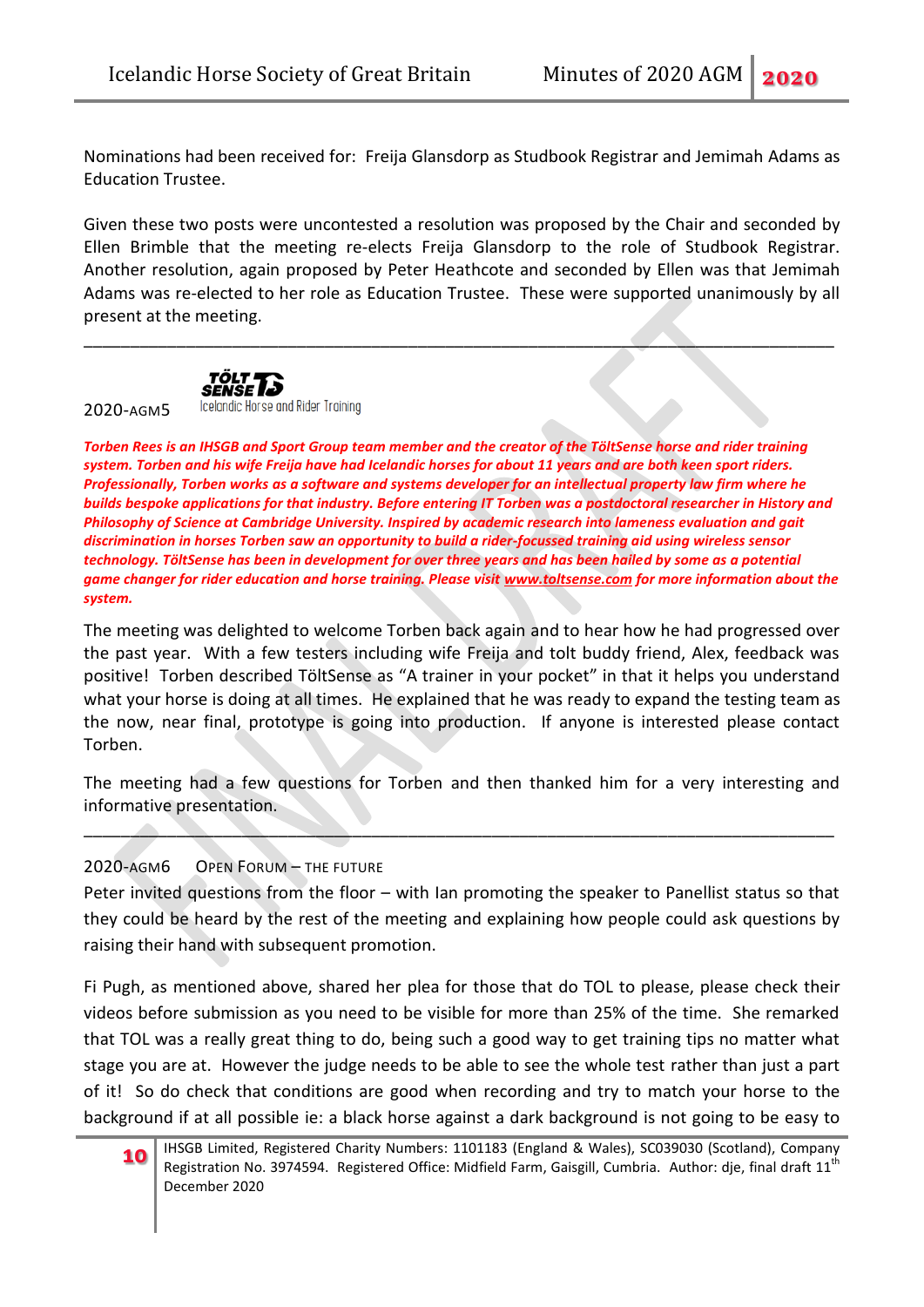see. Discussions elicited that a dark horse the horse wearing white brushing boots, for example, would help and vice versa – dark boots on white horse. However do check boot weights are within permitted limits - or use paint - or even mud for a white horse!

Member Gundula Sharman then shared a thank you to all the Board and Management Team for their work in year, saying how nice it was to see how active the IHSGB currently is. As the Youth Leader for FEIF Gundula also encouraged any of our young riders to consider participating in the FEIF agenda – she said that, last year, FEIF started to have young people (aged between 20 and 26) on their committees. Each postholder stands down automatically after 2 years. There were 3 positions in leisure, education and youth work and Gundula encouraged applications: email Gundula at <mailto:youth@feif.org>

There were no other questions.

#### 2020-AGM7 AOB AND DONM

The date of 13th November 2021 was agreed for the next AGM and, it was hoped, that the 2020 plan to visit Callow End (with Fi and Ian Pugh hosting the Society in their local Village Hall) could be re-instated.

\_\_\_\_\_\_\_\_\_\_\_\_\_\_\_\_\_\_\_\_\_\_\_\_\_\_\_\_\_\_\_\_\_\_\_\_\_\_\_\_\_\_\_\_\_\_\_\_\_\_\_\_\_\_\_\_\_\_\_\_\_\_\_\_\_\_\_\_\_\_\_\_\_\_\_\_\_\_\_\_\_

Peter thanked everyone for attending and concluded that it had been a very busy but, ultimately, successful year and a successful meeting. He felt honoured that Gunnar, as FEIF President, had joined us. Delegates would be asked to complete a feedback survey, not on the content of the meeting itself but on the accessibility of the technology and format – so that we could use this  $1<sup>st</sup>$ meeting as a learning platform for the future.

\_\_\_\_\_\_\_\_\_\_\_\_\_\_\_\_\_\_\_\_\_\_\_\_\_\_\_\_\_\_\_\_\_\_\_\_\_\_\_\_\_\_\_\_\_\_\_\_\_\_\_\_\_\_\_\_\_\_\_\_\_\_\_\_\_\_\_\_\_\_\_\_\_\_\_\_\_\_\_\_\_

There being no further questions from the floor, the meeting closed at 16.00 hrs.

Prepared by: D Ede

Version Final Draft 10-12-2020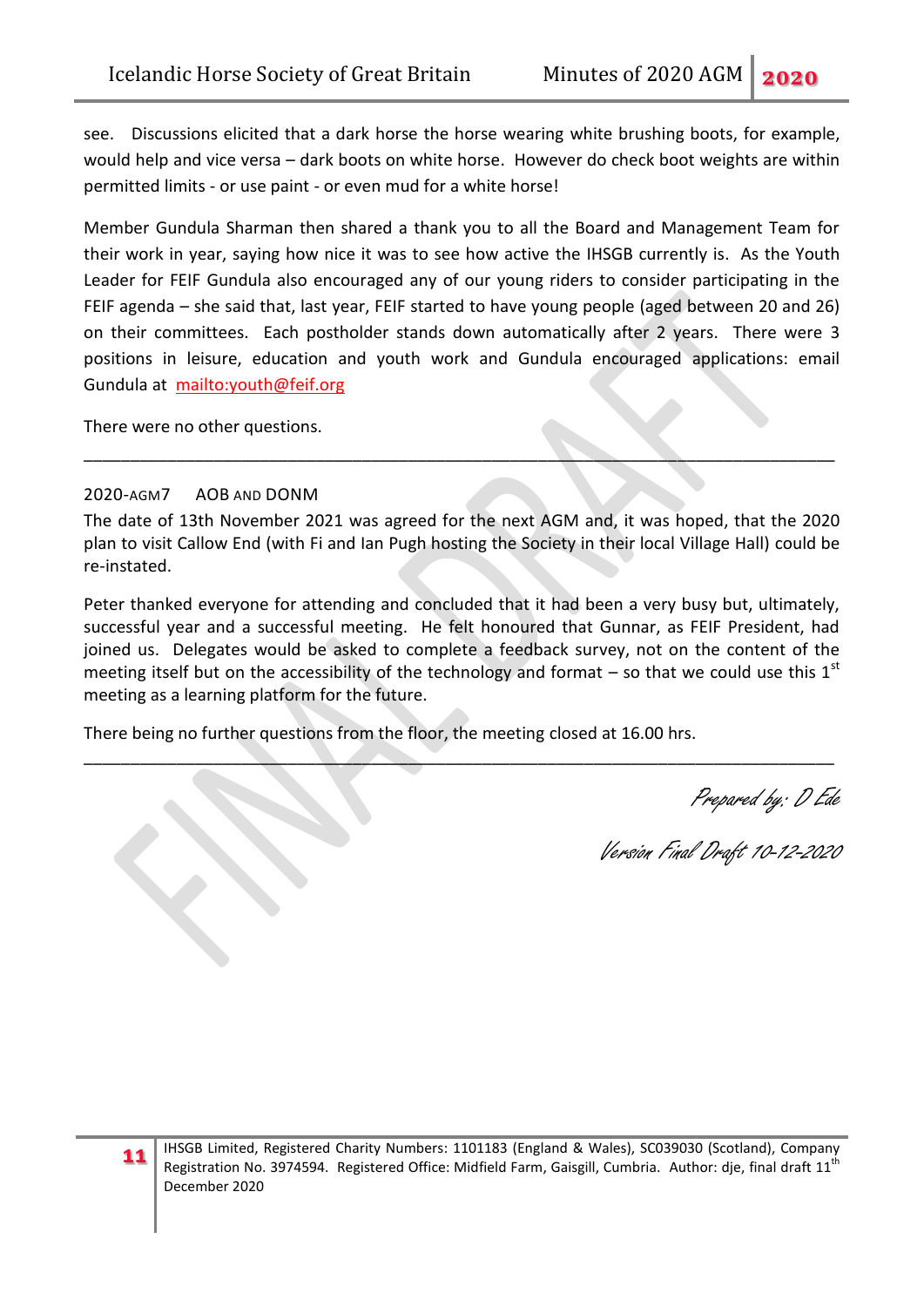| <b>APPENDIX A</b>                      |                                                     |                        |           |        |                               |
|----------------------------------------|-----------------------------------------------------|------------------------|-----------|--------|-------------------------------|
| <b>IHSGB LTD</b>                       |                                                     |                        |           |        |                               |
|                                        | ATTENDEES/APOLOGIES/PROXIES                         |                        |           |        |                               |
|                                        | <b>Surname</b> (represented by                      | <b>REGISTERED</b>      |           |        | <b>Proxy awarded</b>          |
| <b>Name</b><br>$\overline{\mathbf{v}}$ | initials in the minutes)<br>$\overline{\mathbf{v}}$ | TO ATTEN $\rightarrow$ | Apologies | Proxy? | to<br>$\overline{\mathbf{v}}$ |
| <b>MIKE</b>                            | <b>ADAMS</b>                                        | 1                      |           |        |                               |
| <b>JEM</b>                             | <b>ADAMS</b>                                        | 1                      |           |        |                               |
| <b>JACKIE</b>                          | <b>ALEXANDER</b>                                    | $\mathbf{1}$           |           |        |                               |
| <b>HILARY</b>                          | <b>ASHFORD</b>                                      | $\mathbf{1}$           |           |        |                               |
| <b>JENNY</b>                           | <b>Blakey</b>                                       | 1                      |           |        |                               |
| <b>ELLEN</b>                           | <b>BRIMBLE</b>                                      | $\mathbf{1}$           |           |        |                               |
| <b>NADENE</b>                          | <b>BUTLER</b>                                       | $\mathbf{1}$           |           |        |                               |
| <b>MARTINE</b>                         | <b>BYE</b>                                          | $\mathbf{1}$           |           |        |                               |
| <b>KIRSTY</b>                          | <b>CARSON</b>                                       | $\mathbf{1}$           |           |        |                               |
| <b>SAMANTHA</b>                        | <b>CLARKE</b>                                       | $\mathbf{1}$           |           |        |                               |
| <b>THALIA</b>                          | <b>COLYER</b>                                       | 1                      |           |        |                               |
| <b>IMOGEN</b>                          | <b>COOPER</b>                                       | 1                      |           |        |                               |
| LU                                     | <b>CRAWFORD</b>                                     | $\mathbf{1}$           |           |        |                               |
| <b>ISSY</b>                            | <b>DAY</b>                                          | 1<br>$\mathbf{1}$      |           |        |                               |
| <b>LIBBY</b>                           | <b>DAY</b>                                          |                        |           |        |                               |
| <b>LAUREN</b>                          | <b>DOUGHTON</b>                                     | 1                      |           |        |                               |
| <b>JEAN</b>                            | <b>EADES</b>                                        | $\overline{1}$         |           |        |                               |
| <b>DEBBIE</b>                          | <b>EDE</b>                                          | 1                      |           |        |                               |
| <b>SARA</b>                            | <b>EDWARDS</b>                                      | 1                      |           |        |                               |
| <b>CHRISSIE</b>                        | <b>EDWARDS</b>                                      | $\mathbf{1}$           |           |        |                               |
| <b>GEOFF</b>                           | <b>FOX</b>                                          | 1                      |           |        |                               |
| <b>RONA</b>                            | <b>FRAME</b>                                        | $\mathbf{1}$           |           |        |                               |
| <b>BETHANY</b>                         | <b>FREAR</b>                                        | $\mathbf{1}$           |           |        |                               |
| <b>MARIA</b>                           | <b>FREESTONE</b>                                    | $\mathbf{1}$           |           |        |                               |
| <b>LINNIE</b>                          | <b>FRITH</b>                                        | $\mathbf{1}$           |           |        |                               |
| <b>FREIJA</b>                          | <b>GLANSDORP</b>                                    | $\mathbf{1}$           |           |        |                               |
| <b>WAYNE</b>                           | <b>HANLON</b>                                       | $\mathbf{1}$           |           |        |                               |
| <b>PETER</b>                           | <b>HEATHCOTE</b>                                    | 1                      |           |        |                               |
| <b>JANINA</b>                          | <b>HETZ</b>                                         | $\mathbf{1}$           |           |        |                               |
| <b>CATHERINE</b>                       | <b>HOLLAND</b>                                      | $\mathbf{1}$           |           |        |                               |
| <b>REBECCA</b>                         | <b>HUGHES</b>                                       | $\mathbf{1}$           |           |        |                               |
| <b>CATRIONA</b>                        | <b>JEFFERY</b>                                      | $\mathbf{1}$           |           |        |                               |
| <b>LIZ</b>                             | <b>KRAFT</b>                                        | $\mathbf{1}$           |           |        |                               |